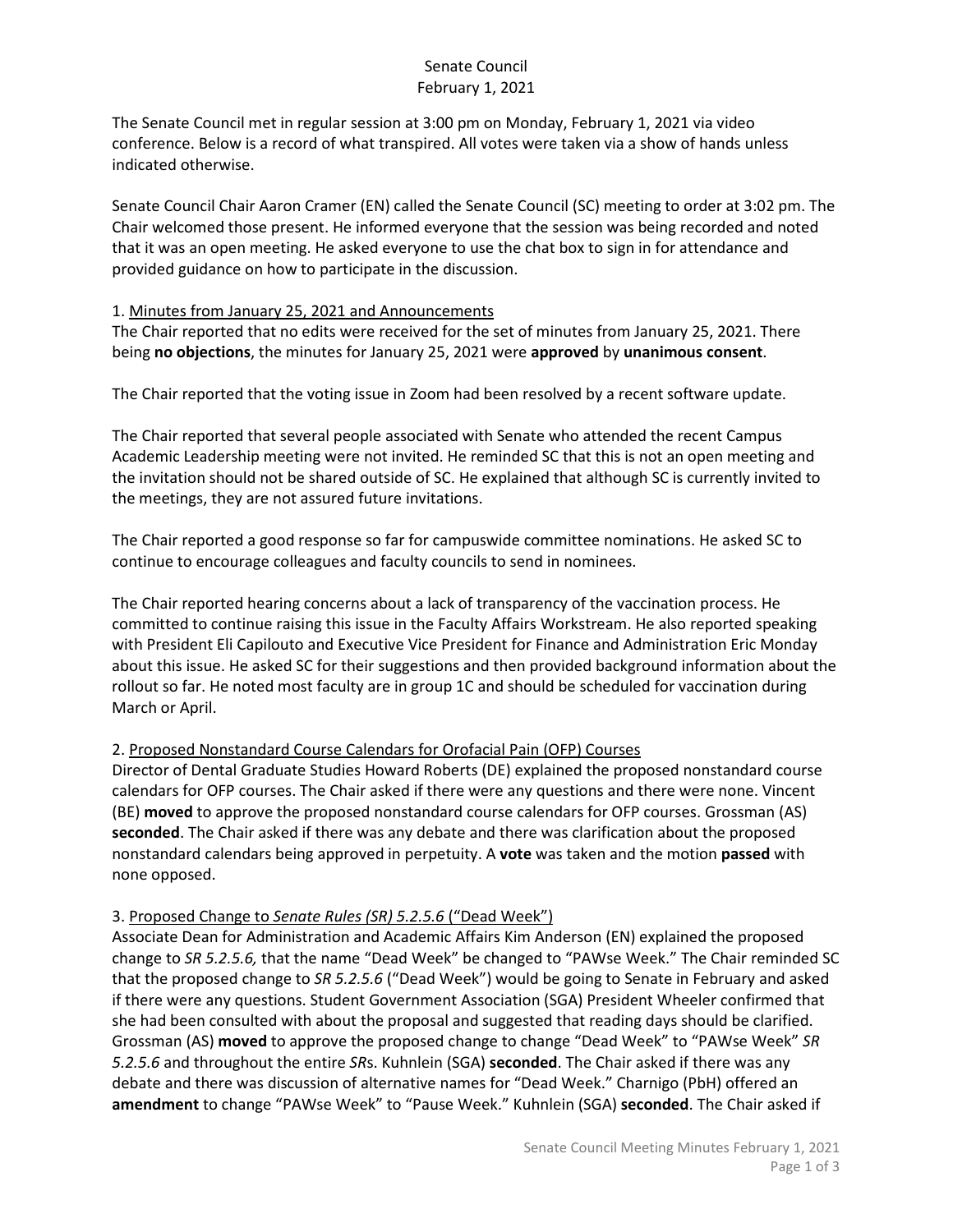# Senate Council February 1, 2021

there was any debate on the amendment and there was discussion of other alternative names. Wheeler (SGA) offered a **substitute amendment** to change "Pause Week" to "Prep Week." Vincent **seconded**. The Chair asked if there was any debate and there was none.

A **vote** to accept the **substituted amendment** (change "Pause Week" to "Prep Week") in *SR 5.2.5.6* and throughout the entire *SR*s was taken and the motion **passed** with one opposed and one abstained.

A **vote** for the **substituted amendment** to change "PAWse Week" to "Prep Week" in *SR 5.2.5.6* and throughout the entire *SR*s was taken and the motion **passed** with none opposed.

A **vote** for the **amended motion** to change "Dead Week" to "Prep Week" in *SR 5.2.5.6* and throughout the entire *SR*s was taken and the motion **passed** with one opposed.

### 4. Committee Reports

a. Senate's Academic Organization and Structure Committee (SAOSC) - Zack Bray, Chair i. Proposed New Department of Engineering Technology

SAOSC Chair Zack Bray (LA) explained the proposal and reported that SAOSC voted to endorse the proposal unanimously. The Chair asked if there were any questions and there was clarification about faculty/staff positions in the proposed department and the development of the standards of evidence document.

The Chair stated that the **motion** on the floor was a recommendation from the SAOSC that the University Senate endorse the proposed new Department of Engineering Technology. Because the motion came from committee, no **second** was needed. The Chair asked if there was debate on the proposal. There was discussion about the nature of the concerns from faculty who voted against the new department in the College of Engineering. A **vote** was taken and the motion **passed** with none opposed and one abstained.

### 5. Undergraduate Research - Vice President for Research Lisa Cassis and Senior Associate Vice President for Research Martha Peterson

Vice President for Research Lisa Cassis thanked SC for the opportunity to get their input on restructuring Undergraduate Research. Senior Associate Vice President for Research Martha Peterson presented information about the history of Undergraduate Research at UK, results from review and assessment, suggested improvements, and a timeline with next steps. She noted a draft funding formula to distribute funds to colleges for direct support of undergraduate research.

The floor was opened for questions. There was clarification that the information may be shared after the announcement has been sent and that the presentation will be made available to SC. Previous directors of Undergraduate Research were acknowledged, but it was noted that there was not consistent faculty leadership. There was also discussion about specifics of the new funding model.

The Chair explained that Undergraduate Research is at the intersection of both teaching and research within the educational mission of the University and asked SC to consider its endorsement. The Chair asked SC if there were any objections to asking the Senate Research and Graduate Education Committee (SRGEC) for recommendations about Senate endorsing the Undergraduate Research plan. There were **no objections**.